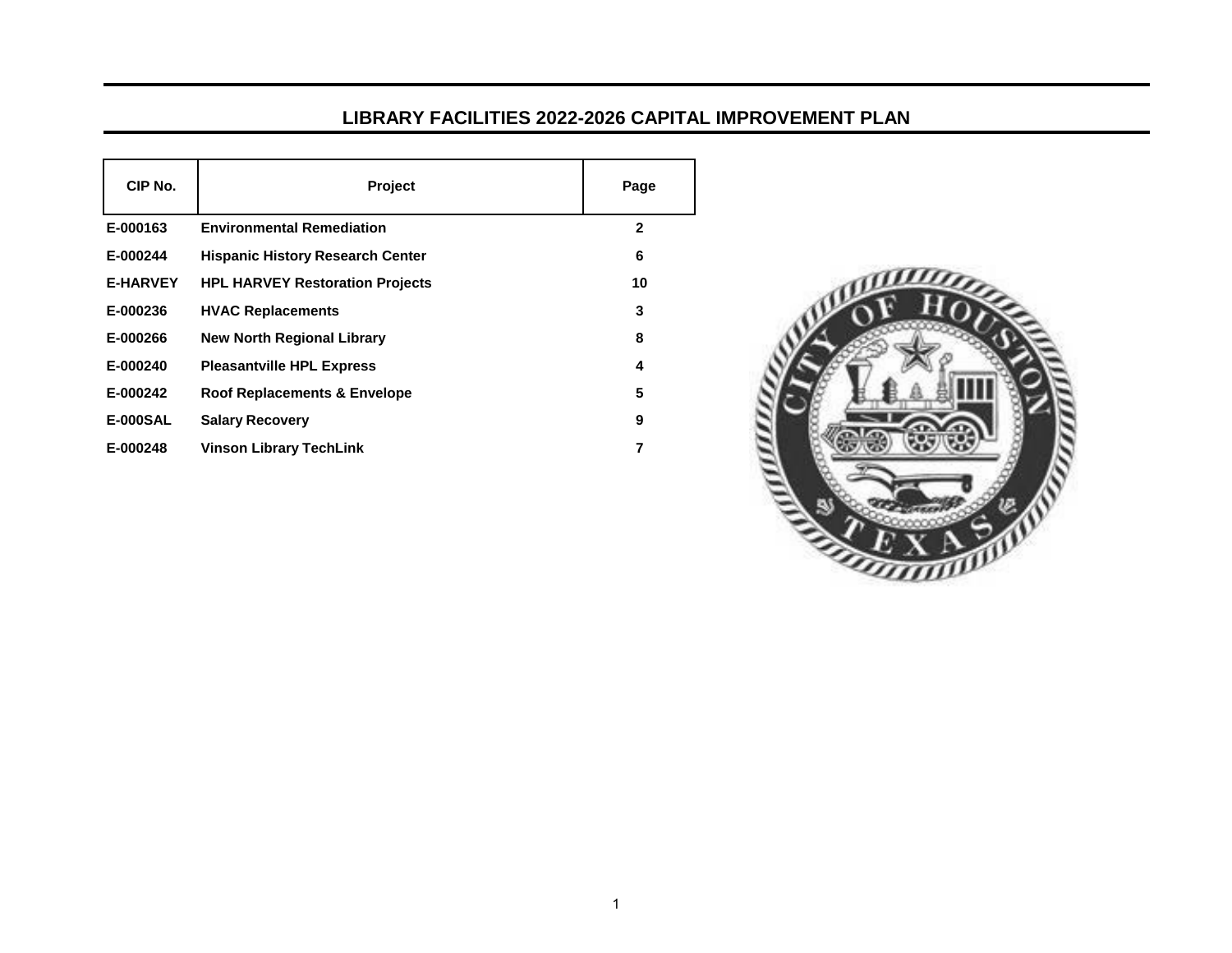| 2022-2026 CAPITAL IMPROVEMENT PLAN (\$ Thousands)                                                                                                                                                                                                                            | <b>CITY OF HOUSTON - LIBRARY FACILITIES</b> |                              |                  |          |
|------------------------------------------------------------------------------------------------------------------------------------------------------------------------------------------------------------------------------------------------------------------------------|---------------------------------------------|------------------------------|------------------|----------|
| Project: Environmental Remediation<br>VARIOUS LOCATIONS                                                                                                                                                                                                                      | Project No.                                 |                              |                  | E-000163 |
| <b>Project Description</b>                                                                                                                                                                                                                                                   |                                             |                              |                  |          |
| Provide environmental related services to support departmental<br>missions and objectives. Services include abatement/remediation of<br>asbestos, lead, indoor air, contaminated soil and groundwater,<br>underground storage tank removal and replacement, and demolitions. |                                             | <b>City Council District</b> |                  |          |
|                                                                                                                                                                                                                                                                              | Location                                    | <b>VARIOUS</b>               | Address Descr 2: |          |
|                                                                                                                                                                                                                                                                              | Served:                                     | <b>VARIOUS</b>               | Zip Codes:       |          |
|                                                                                                                                                                                                                                                                              | Key Map:                                    |                              | Category:        |          |
|                                                                                                                                                                                                                                                                              | Location Code: UA-00                        |                              | Sub-Category:    |          |
| <b>Project Justification</b>                                                                                                                                                                                                                                                 |                                             |                              |                  |          |
| Department is required to comply with environmental permits in order<br>to continue to operate and maintain mission objectives.                                                                                                                                              | Units:                                      |                              |                  |          |
|                                                                                                                                                                                                                                                                              | Start Year:                                 | 2021                         |                  |          |
|                                                                                                                                                                                                                                                                              | <b>RCC Total</b>                            |                              | <b>RCA Total</b> | \$       |

|                                                | <b>Previous</b>       |      |      |      |      |      |           | Project      |
|------------------------------------------------|-----------------------|------|------|------|------|------|-----------|--------------|
| <b>Project Allocation</b>                      | <b>Appropriations</b> | 2022 | 2023 | 2024 | 2025 | 2026 | 2022-2026 | <b>Total</b> |
| Planning                                       |                       |      |      |      |      |      |           |              |
| Acquisition-Land                               |                       |      |      |      |      |      |           |              |
| Design                                         | 146                   |      |      |      |      |      |           | 146          |
| Construction                                   | 395                   | 50   | 50   | 50   | 50   | 50   | 250       | 645          |
| <b>Equipment Acquisition</b>                   |                       |      |      |      |      |      |           |              |
| Salary Recovery                                |                       |      |      |      |      |      |           |              |
| Other                                          |                       |      |      |      |      |      |           |              |
| <b>Total Allocation</b>                        | 541                   | 50   | 50   | 50   | 50   | 50   | 250       | 791          |
| <b>Source of Funds</b>                         |                       |      |      |      |      |      |           |              |
| 4507 - Public Library Consolidated Constr Fund | 541                   | 50   | 50   | 50   | 50   | 50   | 250       | 791          |
| <b>Total Funds</b>                             | 541                   | 50   | 50   | 50   | 50   | 50   | 250       | 791          |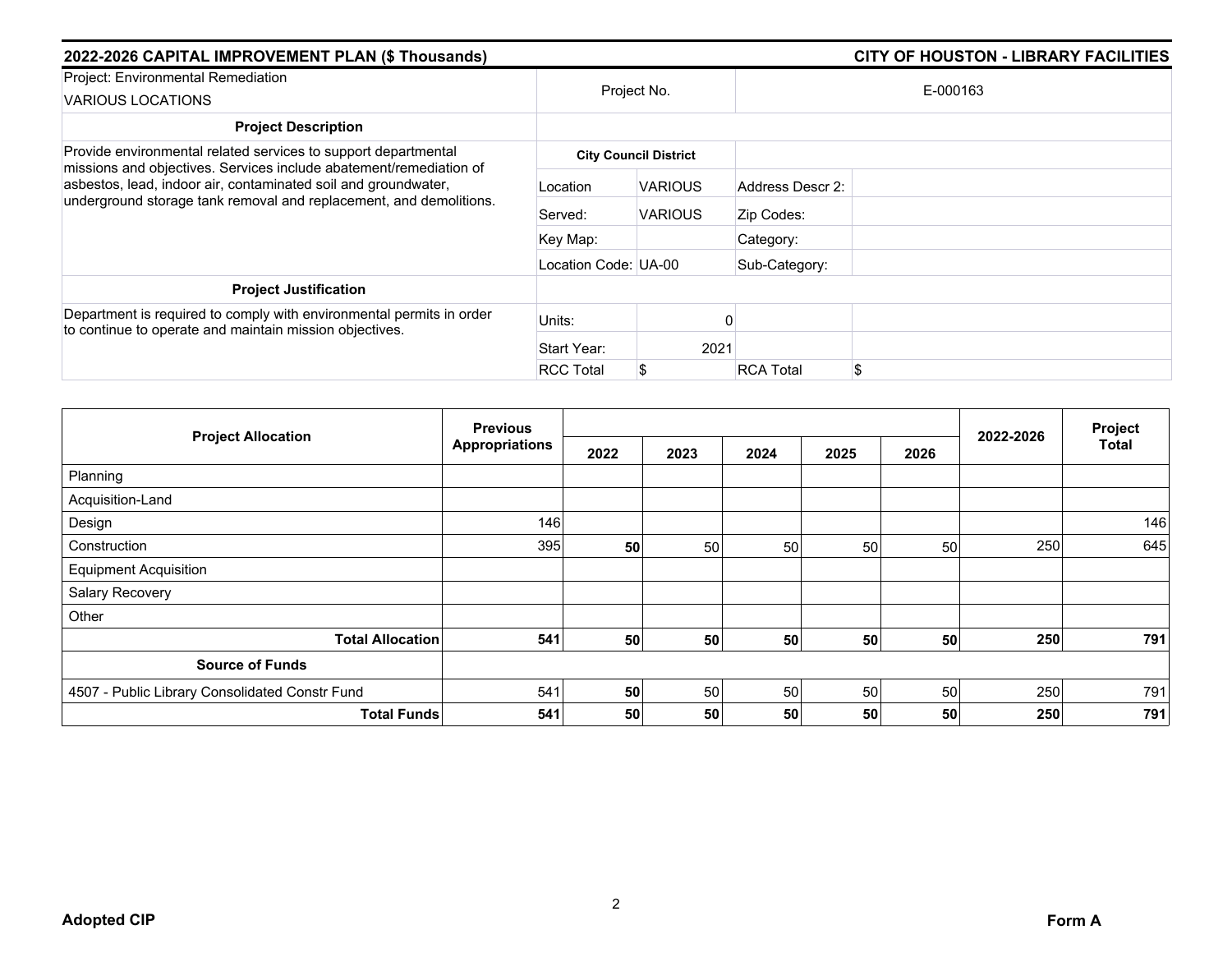| 2022-2026 CAPITAL IMPROVEMENT PLAN (\$ Thousands)                                                                                                       |                      | <b>CITY OF HOUSTON - LIBRARY FACILITIES</b> |                  |          |  |  |  |
|---------------------------------------------------------------------------------------------------------------------------------------------------------|----------------------|---------------------------------------------|------------------|----------|--|--|--|
| Project: HVAC Replacements<br><b>VARIOUS LOCATIONS</b>                                                                                                  | Project No.          |                                             |                  | E-000236 |  |  |  |
| <b>Project Description</b>                                                                                                                              |                      |                                             |                  |          |  |  |  |
| Start an annual HVAC program to replace, renovate, or repair HVAC                                                                                       |                      | <b>City Council District</b>                |                  |          |  |  |  |
| systems.                                                                                                                                                | Location             | <b>VARIOUS</b>                              | Address Descr 2: |          |  |  |  |
|                                                                                                                                                         | Served:              | <b>VARIOUS</b>                              | Zip Codes:       |          |  |  |  |
|                                                                                                                                                         | Key Map:             |                                             | Category:        |          |  |  |  |
|                                                                                                                                                         | Location Code: UA-00 |                                             | Sub-Category:    |          |  |  |  |
| <b>Project Justification</b>                                                                                                                            |                      |                                             |                  |          |  |  |  |
| Any HVAC systems throughout the City have operated beyond their<br>expected life and can no longer maintain a safe, comfortable working<br>environment. | Units:               |                                             |                  |          |  |  |  |
|                                                                                                                                                         | Start Year:          |                                             |                  |          |  |  |  |
|                                                                                                                                                         | <b>RCC Total</b>     | \$                                          | <b>RCA Total</b> | \$       |  |  |  |

|                                                | <b>Previous</b>       |      |      |      |      |      |           | Project      |
|------------------------------------------------|-----------------------|------|------|------|------|------|-----------|--------------|
| <b>Project Allocation</b>                      | <b>Appropriations</b> | 2022 | 2023 | 2024 | 2025 | 2026 | 2022-2026 | <b>Total</b> |
| Planning                                       |                       |      |      |      |      |      |           |              |
| Acquisition-Land                               |                       |      |      |      |      |      |           |              |
| Design                                         |                       |      |      |      |      |      |           |              |
| Construction                                   |                       |      |      | 350  |      |      | 350       | 350          |
| <b>Equipment Acquisition</b>                   |                       |      |      |      |      |      |           |              |
| Salary Recovery                                |                       |      |      |      |      |      |           |              |
| Other                                          |                       |      |      |      |      |      |           |              |
| <b>Total Allocation</b>                        |                       |      |      | 350  |      |      | 350       | 350          |
| <b>Source of Funds</b>                         |                       |      |      |      |      |      |           |              |
| 1800 - Equipment Acquisition Consolidated Fund |                       |      |      | 350  |      |      | 350       | 350          |
| <b>Total Funds</b>                             |                       |      |      | 350  |      |      | 350       | 350          |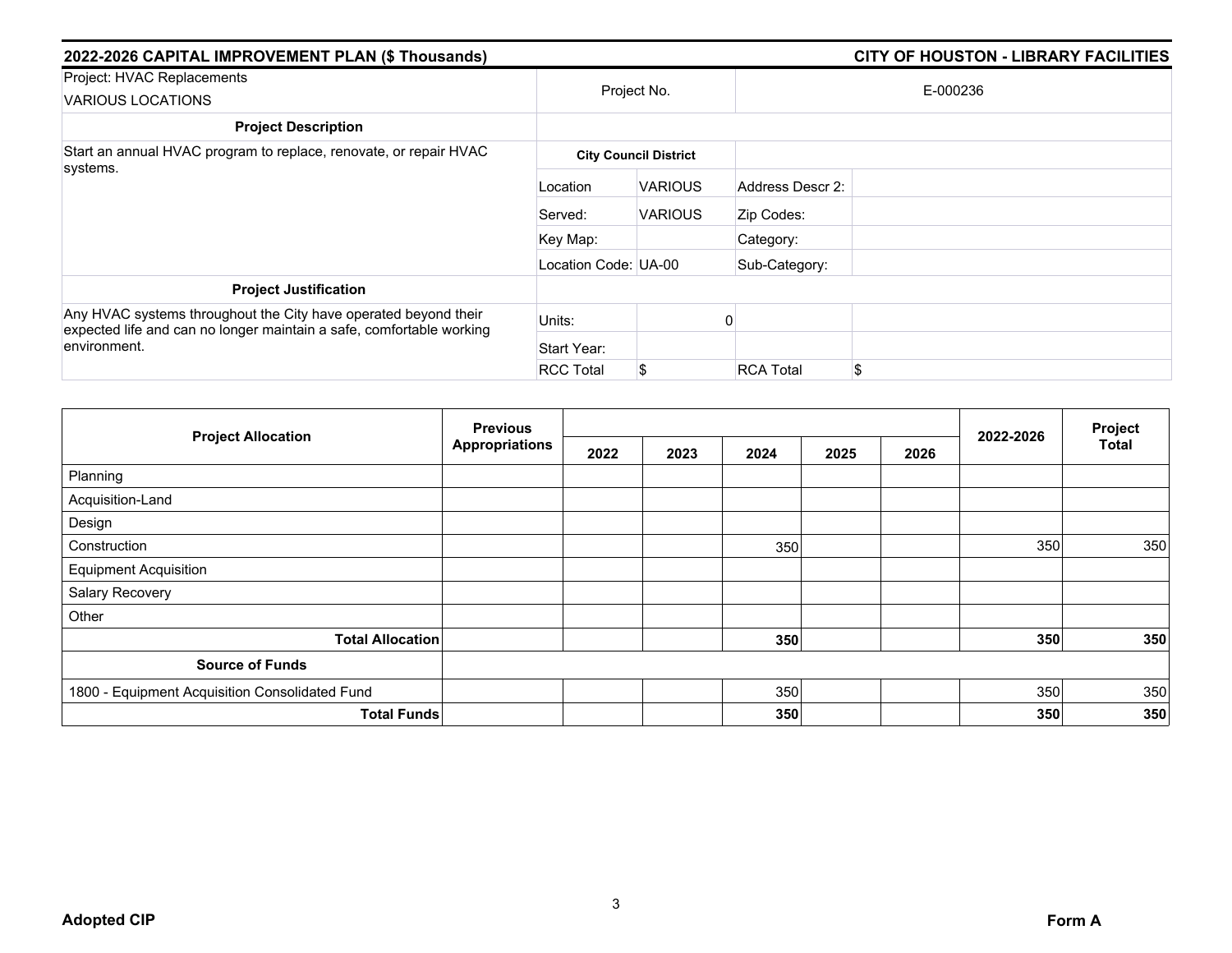| 2022-2026 CAPITAL IMPROVEMENT PLAN (\$ Thousands)                                                                                                                                                                                                                                                         |                      | <b>CITY OF HOUSTON - LIBRARY FACILITIES</b> |                  |       |  |  |
|-----------------------------------------------------------------------------------------------------------------------------------------------------------------------------------------------------------------------------------------------------------------------------------------------------------|----------------------|---------------------------------------------|------------------|-------|--|--|
| Project: Pleasantville HPL Express<br>1520 GELHORN                                                                                                                                                                                                                                                        | Project No.          |                                             | E-000240         |       |  |  |
| <b>Project Description</b>                                                                                                                                                                                                                                                                                |                      |                                             |                  |       |  |  |
| Renovate the interior of the library as a HPL Express. A HPL Express<br>will provide the newest and seasonal book series on their shelves as<br>well as open computer labs. They serve as perfect quick stops to<br>pick-up customer holds, Hot Spot internet connection devices,<br>laptops and tablets. |                      | <b>City Council District</b>                |                  |       |  |  |
|                                                                                                                                                                                                                                                                                                           | Location             | B                                           | Address Descr 2: |       |  |  |
|                                                                                                                                                                                                                                                                                                           | Served:              | B                                           | Zip Codes:       | 77029 |  |  |
|                                                                                                                                                                                                                                                                                                           | Key Map:             |                                             | Category:        |       |  |  |
|                                                                                                                                                                                                                                                                                                           | Location Code: UA-00 |                                             | Sub-Category:    |       |  |  |
| <b>Project Justification</b>                                                                                                                                                                                                                                                                              |                      |                                             |                  |       |  |  |
| The library was originally built, in 1974 and last renovated in<br>2005. The interior space is in need of updating and a technology<br>upgrade.                                                                                                                                                           | Units:               |                                             |                  |       |  |  |
|                                                                                                                                                                                                                                                                                                           | Start Year:          |                                             |                  |       |  |  |
|                                                                                                                                                                                                                                                                                                           | <b>RCC Total</b>     |                                             | <b>RCA Total</b> |       |  |  |

|                                                | <b>Previous</b>       |      |      |      |      |      | 2022-2026 | Project        |
|------------------------------------------------|-----------------------|------|------|------|------|------|-----------|----------------|
| <b>Project Allocation</b>                      | <b>Appropriations</b> | 2022 | 2023 | 2024 | 2025 | 2026 |           | <b>Total</b>   |
| Planning                                       |                       |      |      |      |      |      |           |                |
| Acquisition-Land                               |                       |      |      |      |      |      |           |                |
| Design                                         |                       | 30   |      |      |      |      | 30        | 30             |
| Construction                                   |                       | 221  |      |      |      |      | 221       | 221            |
| <b>Equipment Acquisition</b>                   |                       |      |      |      |      |      |           | $\overline{0}$ |
| Salary Recovery                                |                       |      |      |      |      |      |           |                |
| Other                                          |                       |      |      |      |      |      |           | $\overline{0}$ |
| <b>Total Allocation</b>                        |                       | 251  |      |      |      |      | 251       | 251            |
| <b>Source of Funds</b>                         |                       |      |      |      |      |      |           |                |
| 4507 - Public Library Consolidated Constr Fund |                       | 251  |      |      |      |      | 251       | 251            |
| <b>Total Funds</b>                             |                       | 251  |      |      |      |      | 251       | 251            |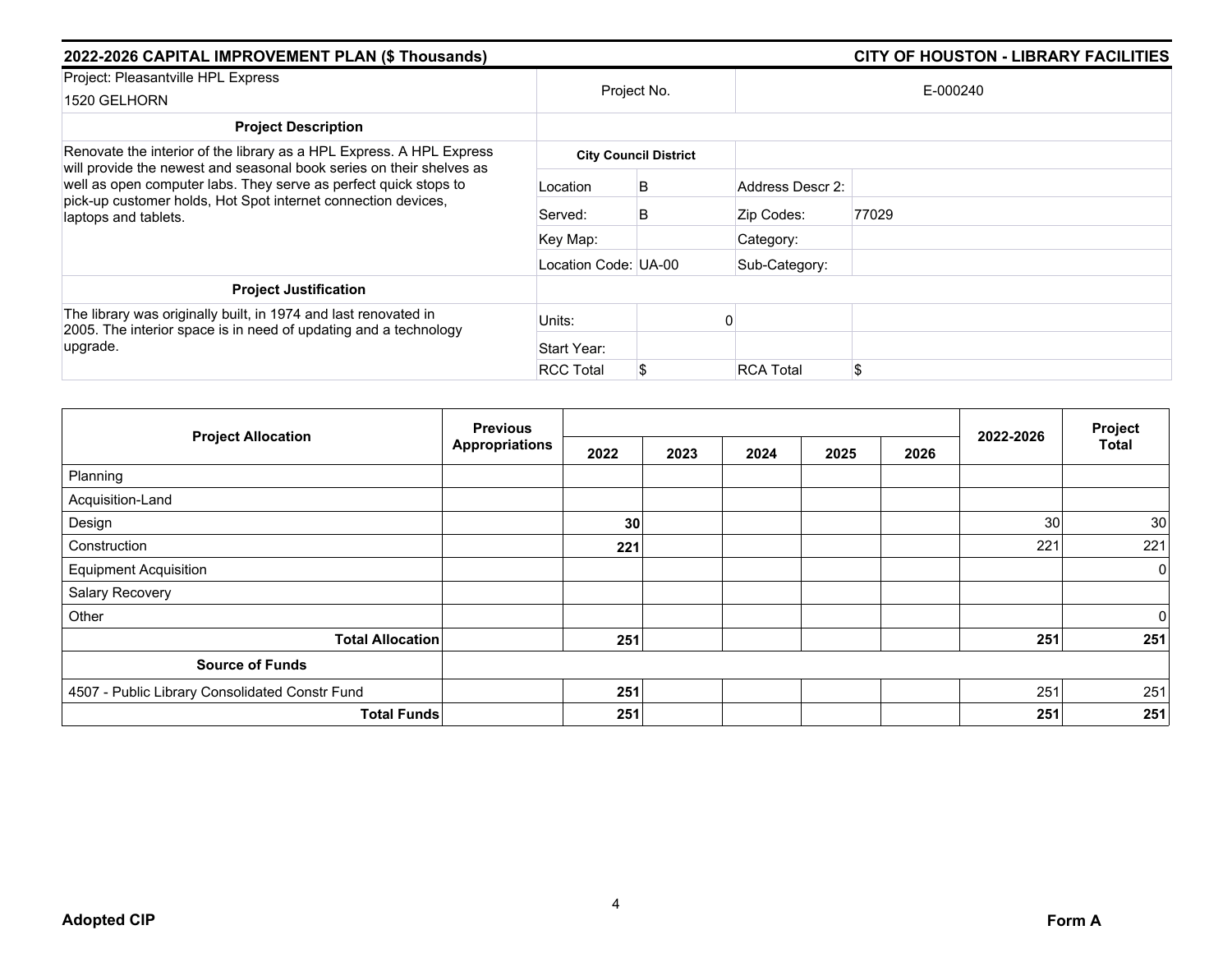| 2022-2026 CAPITAL IMPROVEMENT PLAN (\$ Thousands)                                                  |                      |                              |                  | <b>CITY OF HOUSTON - LIBRARY FACILITIES</b> |  |
|----------------------------------------------------------------------------------------------------|----------------------|------------------------------|------------------|---------------------------------------------|--|
| Project: Roof Replacements & Envelope                                                              | Project No.          |                              | E-000242         |                                             |  |
| <b>VARIOUS LOCATIONS</b>                                                                           |                      |                              |                  |                                             |  |
| <b>Project Description</b>                                                                         |                      |                              |                  |                                             |  |
| Replace the roof and rehabilitate exterior walls and windows at<br>various locations.              |                      | <b>City Council District</b> |                  |                                             |  |
|                                                                                                    | Location             | <b>VARIOUS</b>               | Address Descr 2: |                                             |  |
|                                                                                                    | Served:              | <b>VARIOUS</b>               | Zip Codes:       |                                             |  |
|                                                                                                    | Key Map:             |                              | Category:        |                                             |  |
|                                                                                                    | Location Code: UA-00 |                              | Sub-Category:    |                                             |  |
| <b>Project Justification</b>                                                                       |                      |                              |                  |                                             |  |
| Roof replacements and envelope at various Library locations are<br>beyond the expected life cycle. | Units:               |                              |                  |                                             |  |
|                                                                                                    | Start Year:          | 2021                         |                  |                                             |  |
|                                                                                                    | <b>RCC Total</b>     | \$                           | <b>RCA Total</b> | \$.                                         |  |

|                                                 | <b>Previous</b>       |      |      |      |      |      | 2022-2026 | Project<br>Total |
|-------------------------------------------------|-----------------------|------|------|------|------|------|-----------|------------------|
| <b>Project Allocation</b>                       | <b>Appropriations</b> | 2022 | 2023 | 2024 | 2025 | 2026 |           |                  |
| Planning                                        |                       |      |      |      |      |      |           |                  |
| Acquisition-Land                                |                       |      |      |      |      |      |           |                  |
| Design                                          | 50                    |      |      |      |      |      |           | 50               |
| Construction                                    | 1,007                 | 563  | 500  | 500  | 500  |      | 2,063     | 3,070            |
| <b>Equipment Acquisition</b>                    |                       |      |      |      |      |      |           |                  |
| Salary Recovery                                 |                       |      |      |      |      |      |           |                  |
| Other                                           |                       |      |      |      |      |      |           |                  |
| <b>Total Allocation</b>                         | 1,057                 | 563  | 500  | 500  | 500  |      | 2,063     | 3,120            |
| <b>Source of Funds</b>                          |                       |      |      |      |      |      |           |                  |
| 4039 - Misc Cap. Projects/Acquisitions CP Ser E | 557                   | 63   |      |      |      |      | 63        | 620              |
| 4507 - Public Library Consolidated Constr Fund  | 500                   | 500  | 500  | 500  | 500  |      | 2,000     | 2,500            |
| <b>Total Funds</b>                              | 1,057                 | 563  | 500  | 500  | 500  |      | 2,063     | 3,120            |

Some projects in this section are related to the impact of Hurricane Harvey DR4332 and it is the City's intent to seek reimbursement from the Federal Emergency Management Agency (FEMA) and any other eligible sources for such expenditures, with the FEMA share being 90% of eligible costs.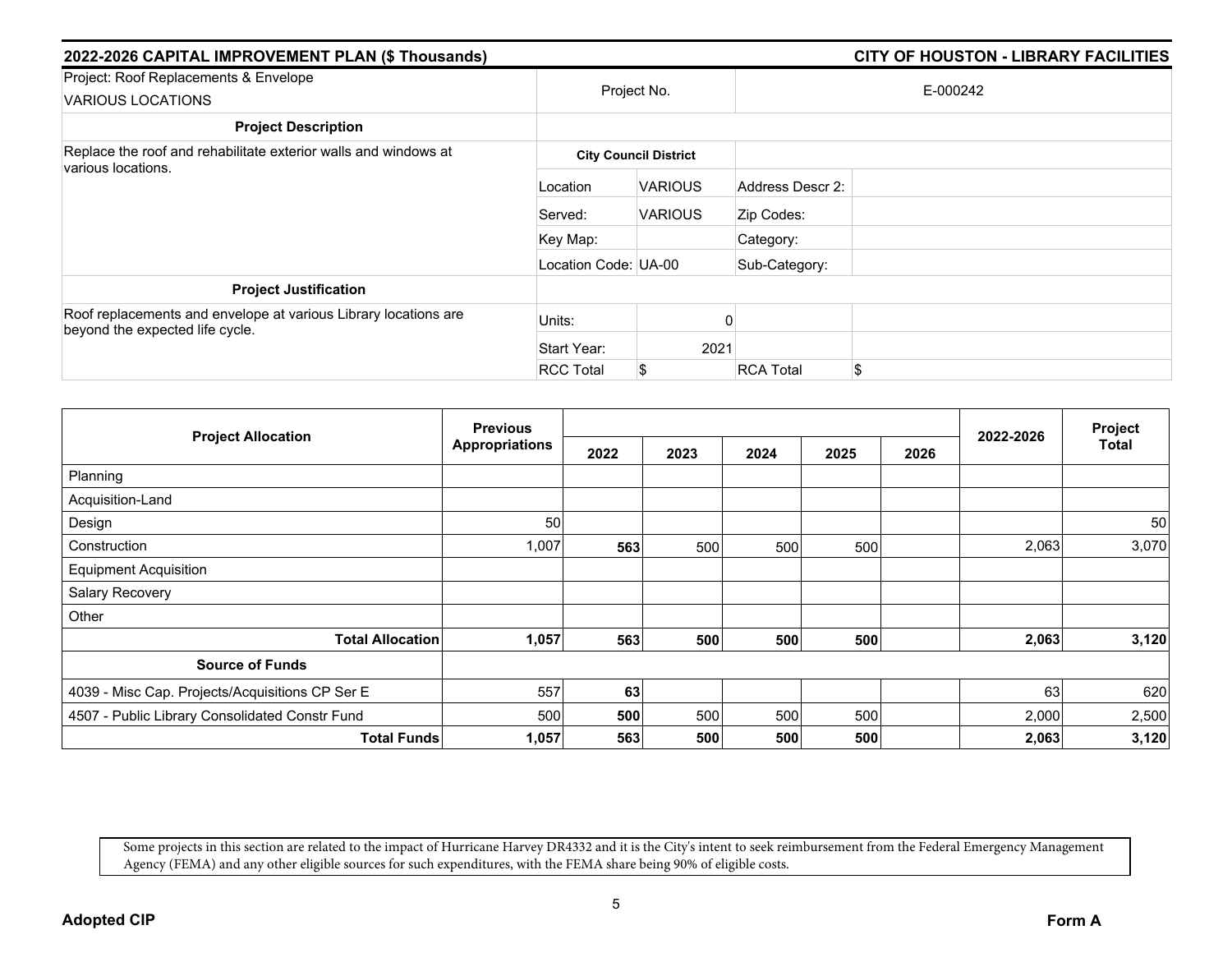| 2022-2026 CAPITAL IMPROVEMENT PLAN (\$ Thousands)                                                                                                                                                        | <b>CITY OF HOUSTON - LIBRARY FACILITIES</b> |                 |                  |          |  |  |  |  |
|----------------------------------------------------------------------------------------------------------------------------------------------------------------------------------------------------------|---------------------------------------------|-----------------|------------------|----------|--|--|--|--|
| Project: Hispanic History Research Center<br>TBD                                                                                                                                                         |                                             | Project No.     |                  | E-000244 |  |  |  |  |
| <b>Project Description</b>                                                                                                                                                                               |                                             |                 |                  |          |  |  |  |  |
| Provide a special collections library and a Houston Hispanic<br>Heritage Library, which will allow the public to trace their lineage<br>and explore Houston history.                                     | <b>City Council District</b>                |                 |                  |          |  |  |  |  |
|                                                                                                                                                                                                          | Location                                    | TBD             | Address Descr 2: |          |  |  |  |  |
|                                                                                                                                                                                                          | Served:                                     | <b>CITYWIDE</b> | Zip Codes:       |          |  |  |  |  |
|                                                                                                                                                                                                          | Key Map:                                    |                 | Category:        |          |  |  |  |  |
|                                                                                                                                                                                                          | Location Code: UA-00                        |                 | Sub-Category:    |          |  |  |  |  |
| <b>Project Justification</b>                                                                                                                                                                             |                                             |                 |                  |          |  |  |  |  |
| Currently HPL has three special collections libraries; Houston<br>Metropolitan Resource Center, Clayton Genealogy Library, and The<br>African American Library at the Gregory School. Expanding a fourth | Units:                                      |                 |                  |          |  |  |  |  |
|                                                                                                                                                                                                          | Start Year:                                 |                 |                  |          |  |  |  |  |
| Hispanic special collection library would extend our resources and<br>the growth of the Houston Community.                                                                                               | <b>RCC Total</b>                            |                 | <b>RCA Total</b> | S        |  |  |  |  |

|                                                | <b>Previous</b>       | 2022-2026 | Project |       |        |      |        |                |
|------------------------------------------------|-----------------------|-----------|---------|-------|--------|------|--------|----------------|
| <b>Project Allocation</b>                      | <b>Appropriations</b> | 2022      | 2023    | 2024  | 2025   | 2026 |        | <b>Total</b>   |
| Planning                                       |                       |           |         |       |        |      |        |                |
| Acquisition-Land                               |                       |           |         |       |        |      |        | $\overline{0}$ |
| Design                                         |                       |           |         | 1,800 |        |      | 1,800  | 1,800          |
| Construction                                   |                       |           |         | 124   | 15,250 |      | 15,374 | 15,374         |
| <b>Equipment Acquisition</b>                   |                       |           |         |       | 2,000  |      | 2,000  | 2,000          |
| Salary Recovery                                |                       |           |         |       |        |      |        |                |
| Other                                          |                       |           |         | 32    | 252    |      | 284    | 284            |
| <b>Total Allocation</b>                        |                       |           |         | 1,956 | 17,502 |      | 19,458 | 19,458         |
| <b>Source of Funds</b>                         |                       |           |         |       |        |      |        |                |
| 4507 - Public Library Consolidated Constr Fund |                       |           |         | 1,956 | 17,502 |      | 19,458 | 19,458         |
| <b>Total Funds</b>                             |                       |           |         | 1,956 | 17,502 |      | 19,458 | 19,458         |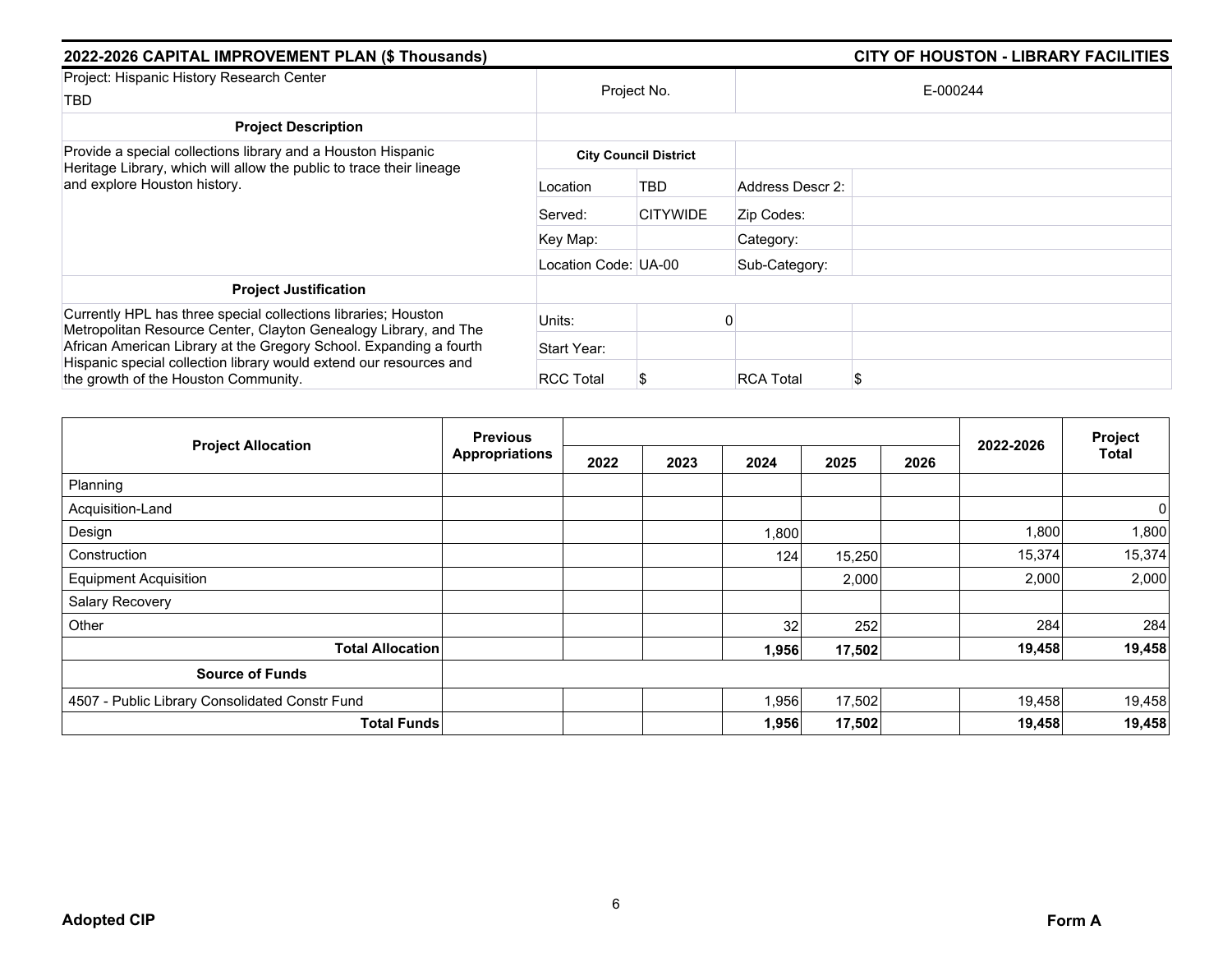| 2022-2026 CAPITAL IMPROVEMENT PLAN (\$ Thousands)                                                                                                                                                                                                              |                      |                              |                  | <b>CITY OF HOUSTON - LIBRARY FACILITIES</b> |  |  |
|----------------------------------------------------------------------------------------------------------------------------------------------------------------------------------------------------------------------------------------------------------------|----------------------|------------------------------|------------------|---------------------------------------------|--|--|
| Project: Vinson Library TechLink<br>3810 W. FUQUA ST                                                                                                                                                                                                           | Project No.          |                              | E-000248         |                                             |  |  |
| <b>Project Description</b>                                                                                                                                                                                                                                     |                      |                              |                  |                                             |  |  |
| Renovate a portion of the existing library with new interior<br>finishes, furnishings, and equipment to support digital creative<br>spaces for experiencing and learning new technologies for                                                                  |                      | <b>City Council District</b> |                  |                                             |  |  |
|                                                                                                                                                                                                                                                                | Location             | Κ                            | Address Descr 2: |                                             |  |  |
| entertainment, creative expression and education.                                                                                                                                                                                                              | ∶Served:             | K                            | Zip Codes:       | 77045                                       |  |  |
|                                                                                                                                                                                                                                                                | Key Map:             |                              | Category:        |                                             |  |  |
|                                                                                                                                                                                                                                                                | Location Code: UA-00 |                              | Sub-Category:    |                                             |  |  |
| <b>Project Justification</b>                                                                                                                                                                                                                                   |                      |                              |                  |                                             |  |  |
| Many disadvantaged citizens depend on libraries for access to<br>computers and technologies for work, education, creative expression<br>and entertainment; and this library does not have the advanced<br>technology centers or digital creative space needed. | Units:               |                              |                  |                                             |  |  |
|                                                                                                                                                                                                                                                                | Start Year:          |                              |                  |                                             |  |  |
|                                                                                                                                                                                                                                                                | <b>RCC Total</b>     | \$                           | <b>RCA Total</b> | \$                                          |  |  |

| <b>Project Allocation</b>                      | <b>Previous</b>       |       |      |      |      | Project |           |       |
|------------------------------------------------|-----------------------|-------|------|------|------|---------|-----------|-------|
|                                                | <b>Appropriations</b> | 2022  | 2023 | 2024 | 2025 | 2026    | 2022-2026 | Total |
| Planning                                       |                       |       |      |      |      |         |           |       |
| Acquisition-Land                               |                       |       |      |      |      |         |           |       |
| Design                                         |                       |       |      |      |      |         |           |       |
| Construction                                   |                       | 1,460 |      |      |      |         | 1,460     | 1,460 |
| <b>Equipment Acquisition</b>                   |                       |       |      |      |      |         |           |       |
| Salary Recovery                                |                       |       |      |      |      |         |           |       |
| Other                                          |                       |       |      |      |      |         |           |       |
| <b>Total Allocation</b>                        |                       | 1,460 |      |      |      |         | 1,460     | 1,460 |
| <b>Source of Funds</b>                         |                       |       |      |      |      |         |           |       |
| 4507 - Public Library Consolidated Constr Fund |                       | 1,460 |      |      |      |         | 1,460     | 1,460 |
| <b>Total Funds</b>                             |                       | 1,460 |      |      |      |         | 1,460     | 1,460 |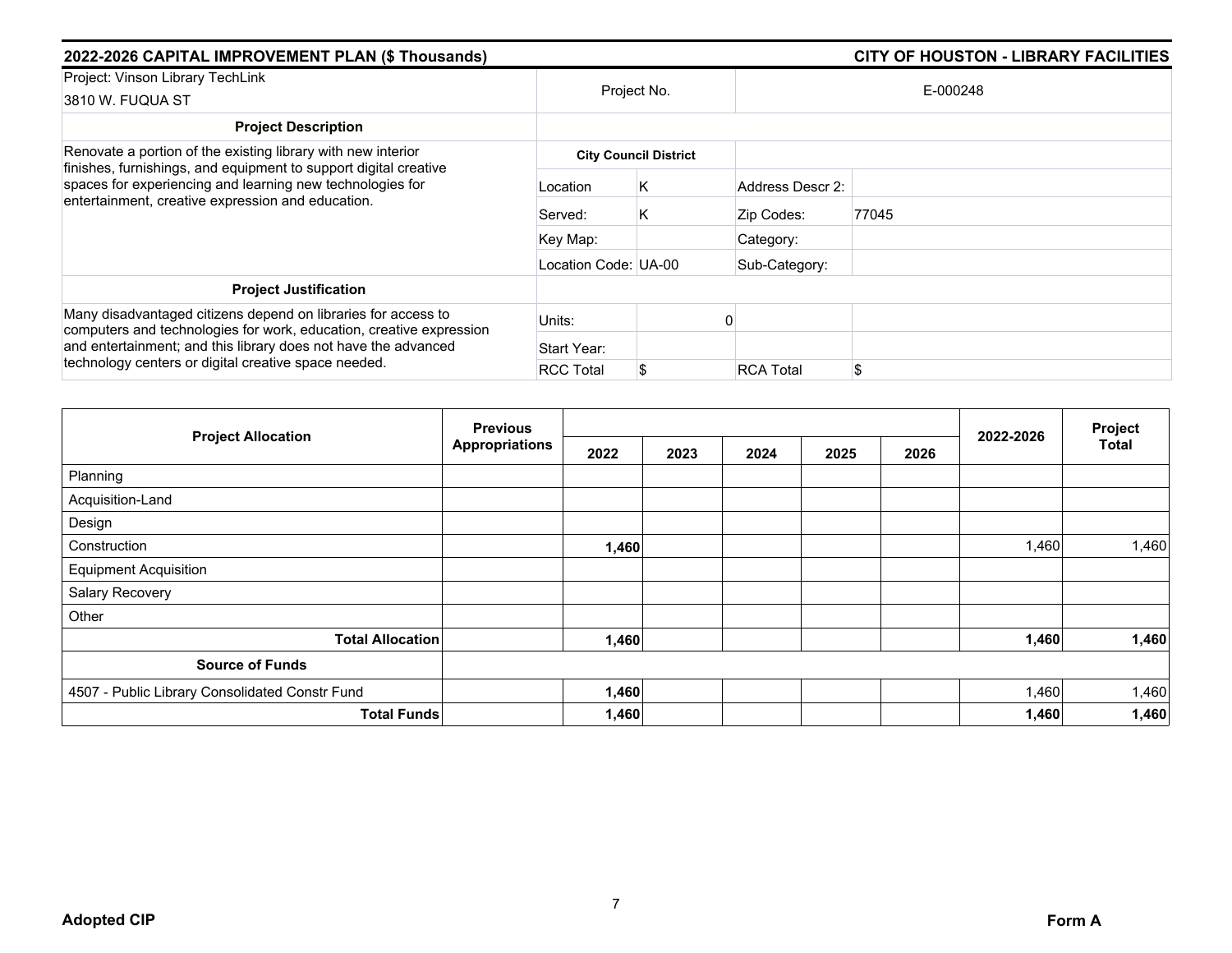| 2022-2026 CAPITAL IMPROVEMENT PLAN (\$ Thousands)                                                                                                                                                                                                                                                            |                      |                              |                  | <b>CITY OF HOUSTON - LIBRARY FACILITIES</b> |  |  |
|--------------------------------------------------------------------------------------------------------------------------------------------------------------------------------------------------------------------------------------------------------------------------------------------------------------|----------------------|------------------------------|------------------|---------------------------------------------|--|--|
| Project: New North Regional Library<br>TBD                                                                                                                                                                                                                                                                   | Project No.          |                              | E-000266         |                                             |  |  |
| <b>Project Description</b>                                                                                                                                                                                                                                                                                   |                      |                              |                  |                                             |  |  |
| A New North Location is part of an ambitious, multi-year capital<br>improvement plan to transform our library system across the city.<br>We are creating a comprehensive system strategically positioned<br>across the city in seven areas, with a total of seven full-service<br>libraries.                 |                      | <b>City Council District</b> |                  |                                             |  |  |
|                                                                                                                                                                                                                                                                                                              | Location             | A                            | Address Descr 2: |                                             |  |  |
|                                                                                                                                                                                                                                                                                                              | Served:              | <b>CITYWIDE</b>              | Zip Codes:       |                                             |  |  |
|                                                                                                                                                                                                                                                                                                              | Key Map:             |                              | Category:        |                                             |  |  |
|                                                                                                                                                                                                                                                                                                              | Location Code: UA-00 |                              | Sub-Category:    |                                             |  |  |
| <b>Project Justification</b>                                                                                                                                                                                                                                                                                 |                      |                              |                  |                                             |  |  |
| As a part of the Houston Public Library's new plan, HPL has seven<br>full-service areas, each area will have one full-service library.<br>The full service library will provide all resources and services<br>HPL has to offer. Currently there is no full service library in this<br>North area of Houston. | Units:               |                              |                  |                                             |  |  |
|                                                                                                                                                                                                                                                                                                              | Start Year:          |                              |                  |                                             |  |  |
|                                                                                                                                                                                                                                                                                                              | <b>RCC Total</b>     |                              | <b>RCA Total</b> | S                                           |  |  |

|                                                | <b>Previous</b>       |       |       |        | Project |      |           |        |
|------------------------------------------------|-----------------------|-------|-------|--------|---------|------|-----------|--------|
| <b>Project Allocation</b>                      | <b>Appropriations</b> | 2022  | 2023  | 2024   | 2025    | 2026 | 2022-2026 | Total  |
| Planning                                       |                       |       |       |        |         |      |           |        |
| Acquisition-Land                               |                       | 1,640 |       |        |         |      | 1,640     | 1,640  |
| Design                                         |                       |       | 1,747 |        |         |      | 1,747     | 1,747  |
| Construction                                   |                       |       | 121   | 14,795 |         |      | 14,916    | 14,916 |
| <b>Equipment Acquisition</b>                   |                       |       |       | 929    |         |      | 929       | 929    |
| Salary Recovery                                |                       |       |       |        |         |      |           |        |
| Other                                          |                       |       | 31    | 257    |         |      | 288       | 288    |
| <b>Total Allocation</b>                        |                       | 1,640 | 1,899 | 15,981 |         |      | 19,520    | 19,520 |
| <b>Source of Funds</b>                         |                       |       |       |        |         |      |           |        |
| 4507 - Public Library Consolidated Constr Fund |                       | 1,640 | 1,899 | 15,981 |         |      | 19,520    | 19,520 |
| <b>Total Funds</b>                             |                       | 1,640 | 1,899 | 15,981 |         |      | 19,520    | 19,520 |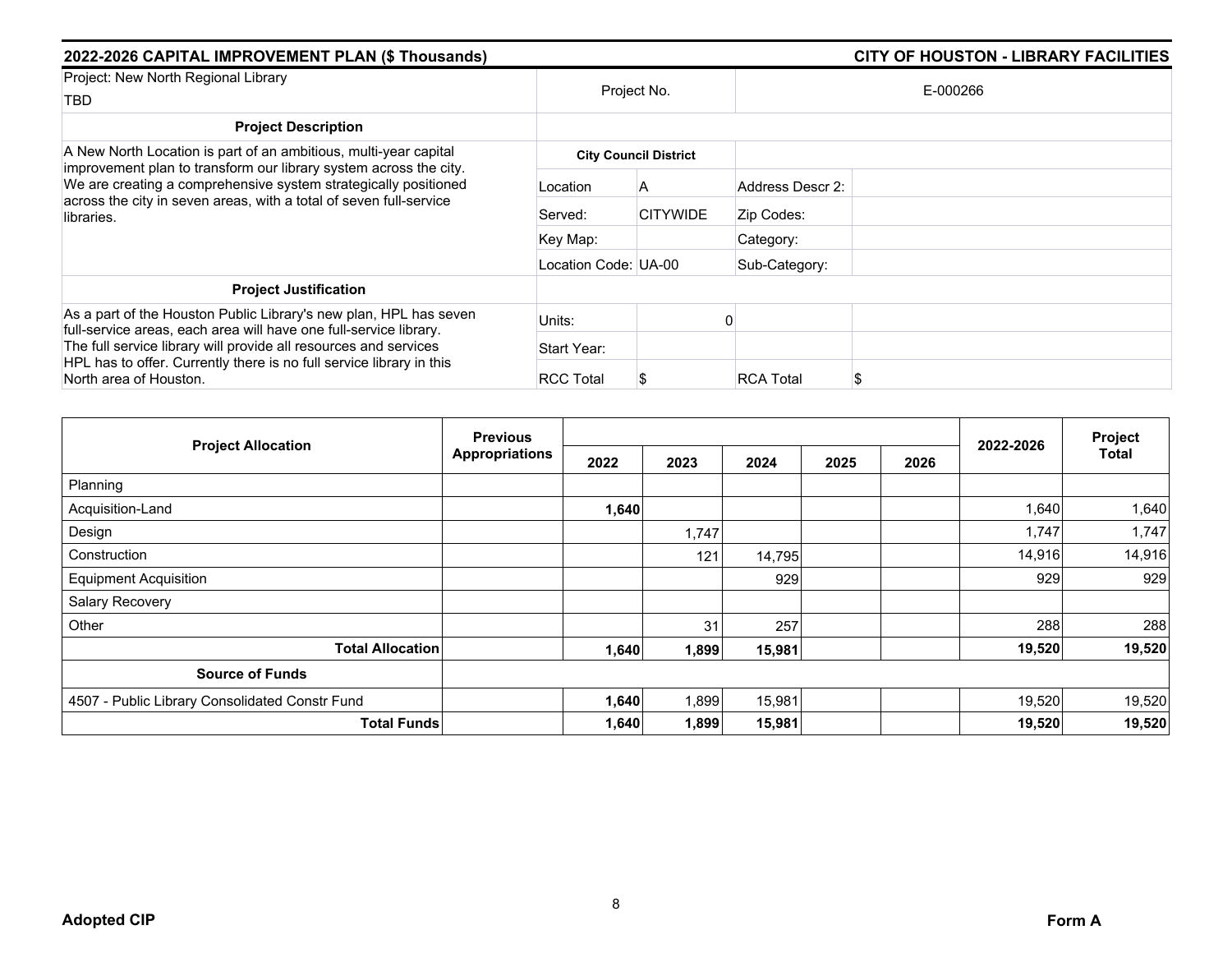| 2022-2026 CAPITAL IMPROVEMENT PLAN (\$ Thousands)                                                         |                       |                              |                  | <b>CITY OF HOUSTON - LIBRARY FACILITIES</b> |
|-----------------------------------------------------------------------------------------------------------|-----------------------|------------------------------|------------------|---------------------------------------------|
| Project: Salary Recovery                                                                                  | Project No.           |                              |                  | E-000SAL                                    |
| <b>Project Description</b>                                                                                |                       |                              |                  |                                             |
| Salary recovery for Major, Minor and Environmental projects.                                              |                       | <b>City Council District</b> |                  |                                             |
|                                                                                                           | Location              | <b>VARIOUS</b>               | Address Descr 2: |                                             |
|                                                                                                           | Served:               | <b>CITYWIDE</b>              | Zip Codes:       |                                             |
|                                                                                                           | Key Map:              |                              | Category:        |                                             |
|                                                                                                           | Location Code: LB-400 |                              | Sub-Category:    |                                             |
| <b>Project Justification</b>                                                                              |                       |                              |                  |                                             |
| General Services Department will perform work for client departments<br>as necessary for City facilities. | Units:                |                              |                  |                                             |
|                                                                                                           | Start Year:           | 2021                         |                  |                                             |
|                                                                                                           | <b>RCC Total</b>      | \$                           | <b>RCA Total</b> | \$                                          |

|                                                | <b>Previous</b>       |      |      |      | Project |      |           |              |
|------------------------------------------------|-----------------------|------|------|------|---------|------|-----------|--------------|
| <b>Project Allocation</b>                      | <b>Appropriations</b> | 2022 | 2023 | 2024 | 2025    | 2026 | 2022-2026 | <b>Total</b> |
| Planning                                       |                       |      |      |      |         |      |           |              |
| Acquisition-Land                               |                       |      |      |      |         |      |           |              |
| Design                                         |                       |      |      |      |         |      |           |              |
| Construction                                   |                       |      |      |      |         |      |           |              |
| <b>Equipment Acquisition</b>                   |                       |      |      |      |         |      |           |              |
| Salary Recovery                                | 1,156                 | 816  | 816  | 816  | 816     | 816  | 4,080     | 5,235        |
| Other                                          |                       |      |      |      |         |      |           |              |
| <b>Total Allocation</b>                        | 1,156                 | 816  | 816  | 816  | 816     | 816  | 4,080     | 5,235        |
| <b>Source of Funds</b>                         |                       |      |      |      |         |      |           |              |
| 4507 - Public Library Consolidated Constr Fund | 1,156                 | 816  | 816  | 816  | 816     | 816  | 4,080     | 5,235        |
| <b>Total Funds</b>                             | 1,156                 | 816  | 816  | 816  | 816     | 816  | 4,080     | 5,235        |